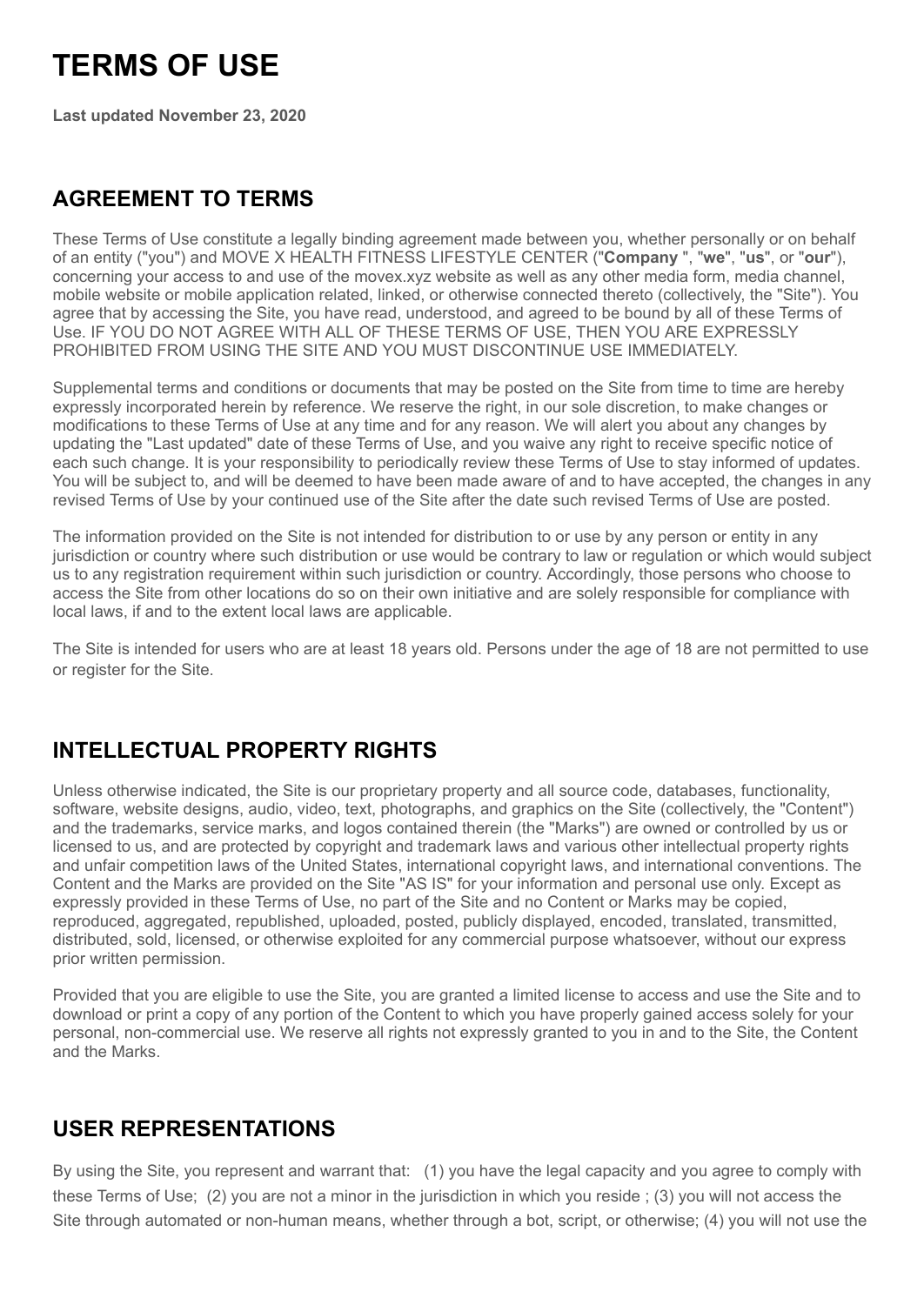Site for any illegal or unauthorized purpose; and (5) your use of the Site will not violate any applicable law or regulation.

If you provide any information that is untrue, inaccurate, not current, or incomplete, we have the right to suspend or terminate your account and refuse any and all current or future use of the Site (or any portion thereof).

# **PROHIBITED ACTIVITIES**

You may not access or use the Site for any purpose other than that for which we make the Site available. The Site may not be used in connection with any commercial endeavors except those that are specifically endorsed or approved by us.

As a user of the Site, you agree not to:

1 . Systematically retrieve data or other content from the Site to create or compile, directly or indirectly, a collection, compilation, database, or directory without written permission from us.

2 . Trick, defraud, or mislead us and other users, especially in any attempt to learn sensitive account information such as user passwords.

3 . Circumvent, disable, or otherwise interfere with security-related features of the Site, including features that prevent or restrict the use or copying of any Content or enforce limitations on the use of the Site and/or the Content contained therein.

4 . Disparage, tarnish, or otherwise harm, in our opinion, us and/or the Site.

5 . Use any information obtained from the Site in order to harass, abuse, or harm another person.

6 . Make improper use of our support services or submit false reports of abuse or misconduct.

7 . Use the Site in a manner inconsistent with any applicable laws or regulations.

8 . Use the Site to advertise or offer to sell goods and services.

9 . Engage in unauthorized framing of or linking to the Site.

10 . Upload or transmit (or attempt to upload or to transmit) viruses, Trojan horses, or other material, including excessive use of capital letters and spamming (continuous posting of repetitive text), that interferes with any party's uninterrupted use and enjoyment of the Site or modifies, impairs, disrupts, alters, or interferes with the use, features, functions, operation, or maintenance of the Site.

11 . Engage in any automated use of the system, such as using scripts to send comments or messages, or using any data mining, robots, or similar data gathering and extraction tools.

12 . Delete the copyright or other proprietary rights notice from any Content.

13 . Attempt to impersonate another user or person or use the username of another user.

14 . Sell or otherwise transfer your profile.

15 . Upload or transmit (or attempt to upload or to transmit) any material that acts as a passive or active information collection or transmission mechanism, including without limitation, clear graphics interchange formats ("gifs"), 1×1 pixels, web bugs, cookies, or other similar devices (sometimes referred to as "spyware" or "passive collection mechanisms" or "pcms").

16 . Interfere with, disrupt, or create an undue burden on the Site or the networks or services connected to the Site.

17 . Harass, annoy, intimidate, or threaten any of our employees or agents engaged in providing any portion of the Site to you.

18 . Attempt to bypass any measures of the Site designed to prevent or restrict access to the Site, or any portion of the Site.

19 . Copy or adapt the Site's software, including but not limited to Flash, PHP, HTML, JavaScript, or other code.

20 . Decipher, decompile, disassemble, or reverse engineer any of the software comprising or in any way making up a part of the Site.

21 . Except as may be the result of standard search engine or Internet browser usage, use, launch, develop, or distribute any automated system, including without limitation, any spider, robot, cheat utility, scraper, or offline reader that accesses the Site, or using or launching any unauthorized script or other software.

22 . Use a buying agent or purchasing agent to make purchases on the Site.

23 . Make any unauthorized use of the Site, including collecting usernames and/or email addresses of users by electronic or other means for the purpose of sending unsolicited email, or creating user accounts by automated means or under false pretenses.

24 . Use the Site as part of any effort to compete with us or otherwise use the Site and/or the Content for any revenue-generating endeavor or commercial enterprise.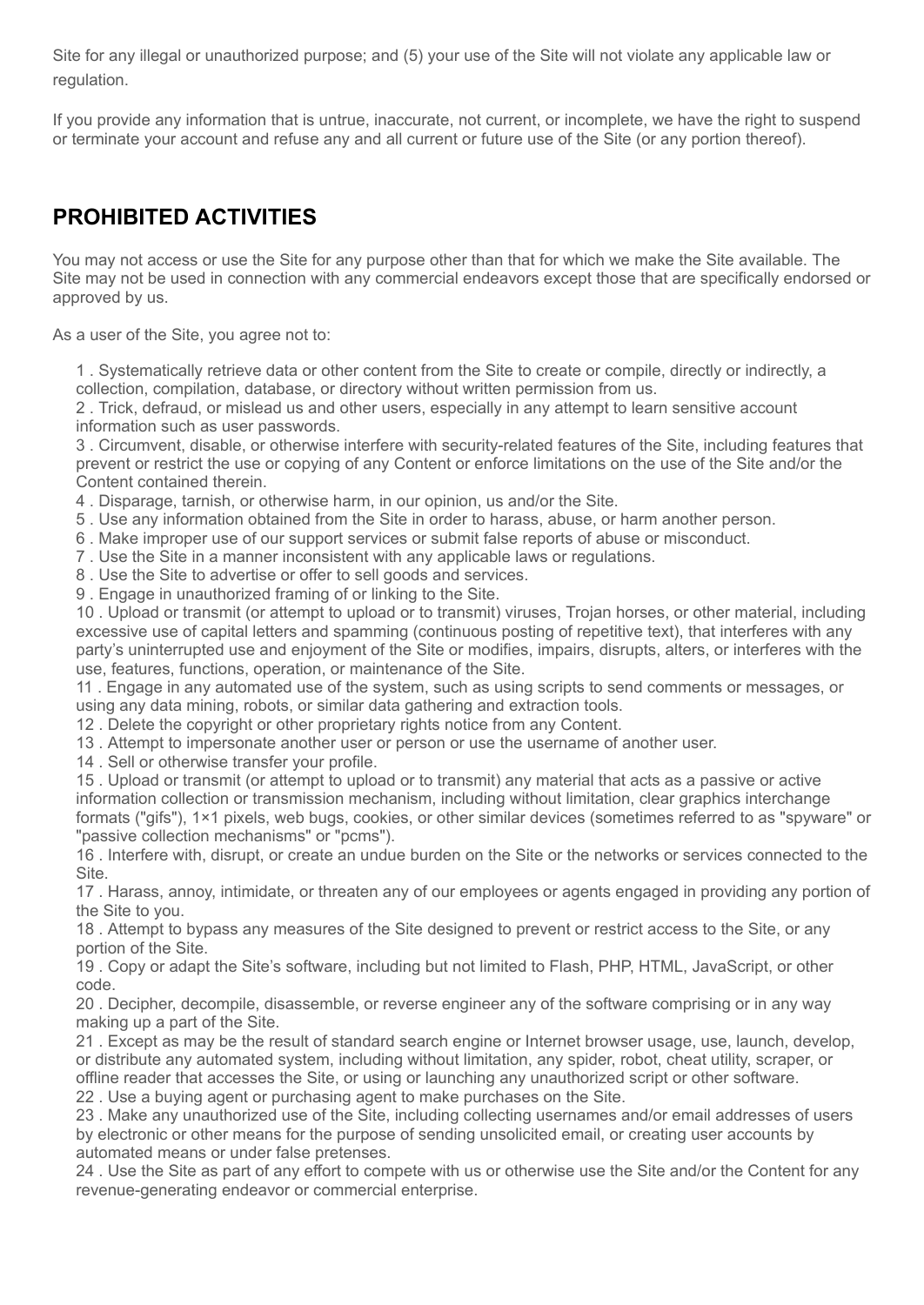# **USER GENERATED CONTRIBUTIONS**

The Site may invite you to chat, contribute to, or participate in blogs, message boards, online forums, and other functionality, and may provide you with the opportunity to create, submit, post, display, transmit, perform, publish, distribute, or broadcast content and materials to us or on the Site, including but not limited to text, writings, video, audio, photographs, graphics, comments, suggestions, or personal information or other material (collectively, "Contributions"). Contributions may be viewable by other users of the Site and through third-party websites. As such, any Contributions you transmit may be treated as non-confidential and non-proprietary. When you create or make available any Contributions, you thereby represent and warrant that:

1. The creation, distribution, transmission, public display, or performance, and the accessing, downloading, or copying of your Contributions do not and will not infringe the proprietary rights, including but not limited to the copyright, patent, trademark, trade secret, or moral rights of any third party.

2. You are the creator and owner of or have the necessary licenses, rights, consents, releases, and permissions to use and to authorize us, the Site, and other users of the Site to use your Contributions in any manner contemplated by the Site and these Terms of Use.

3. You have the written consent, release, and/or permission of each and every identifiable individual person in your Contributions to use the name or likeness of each and every such identifiable individual person to enable inclusion and use of your Contributions in any manner contemplated by the Site and these Terms of Use.

4. Your Contributions are not false, inaccurate, or misleading.

5. Your Contributions are not unsolicited or unauthorized advertising, promotional materials, pyramid schemes, chain letters, spam, mass mailings, or other forms of solicitation.

6. Your Contributions are not obscene, lewd, lascivious, filthy, violent, harassing, libelous, slanderous, or otherwise objectionable (as determined by us).

7. Your Contributions do not ridicule, mock, disparage, intimidate, or abuse anyone.

8. Your Contributions are not used to harass or threaten (in the legal sense of those terms) any other person and to promote violence against a specific person or class of people.

9. Your Contributions do not violate any applicable law, regulation, or rule.

10. Your Contributions do not violate the privacy or publicity rights of any third party.

11. Your Contributions do not contain any material that solicits personal information from anyone under the age of 18 or exploits people under the age of 18 in a sexual or violent manner.

12. Your Contributions do not violate any applicable law concerning child pornography, or otherwise intended to protect the health or well-being of minors.

13. Your Contributions do not include any offensive comments that are connected to race, national origin, gender, sexual preference, or physical handicap.

14. Your Contributions do not otherwise violate, or link to material that violates, any provision of these Terms of Use, or any applicable law or regulation.

Any use of the Site in violation of the foregoing violates these Terms of Use and may result in, among other things, termination or suspension of your rights to use the Site.

## **CONTRIBUTION LICENSE**

By posting your Contributions to any part of the Site , you automatically grant, and you represent and warrant that you have the right to grant, to us an unrestricted, unlimited, irrevocable, perpetual, non-exclusive, transferable, royalty-free, fully-paid, worldwide right, and license to host, use, copy, reproduce, disclose, sell, resell, publish, broadcast, retitle, archive, store, cache, publicly perform, publicly display, reformat, translate, transmit, excerpt (in whole or in part), and distribute such Contributions (including, without limitation, your image and voice) for any purpose, commercial, advertising, or otherwise, and to prepare derivative works of, or incorporate into other works, such Contributions, and grant and authorize sublicenses of the foregoing. The use and distribution may occur in any media formats and through any media channels.

This license will apply to any form, media, or technology now known or hereafter developed, and includes our use of your name, company name, and franchise name, as applicable, and any of the trademarks, service marks,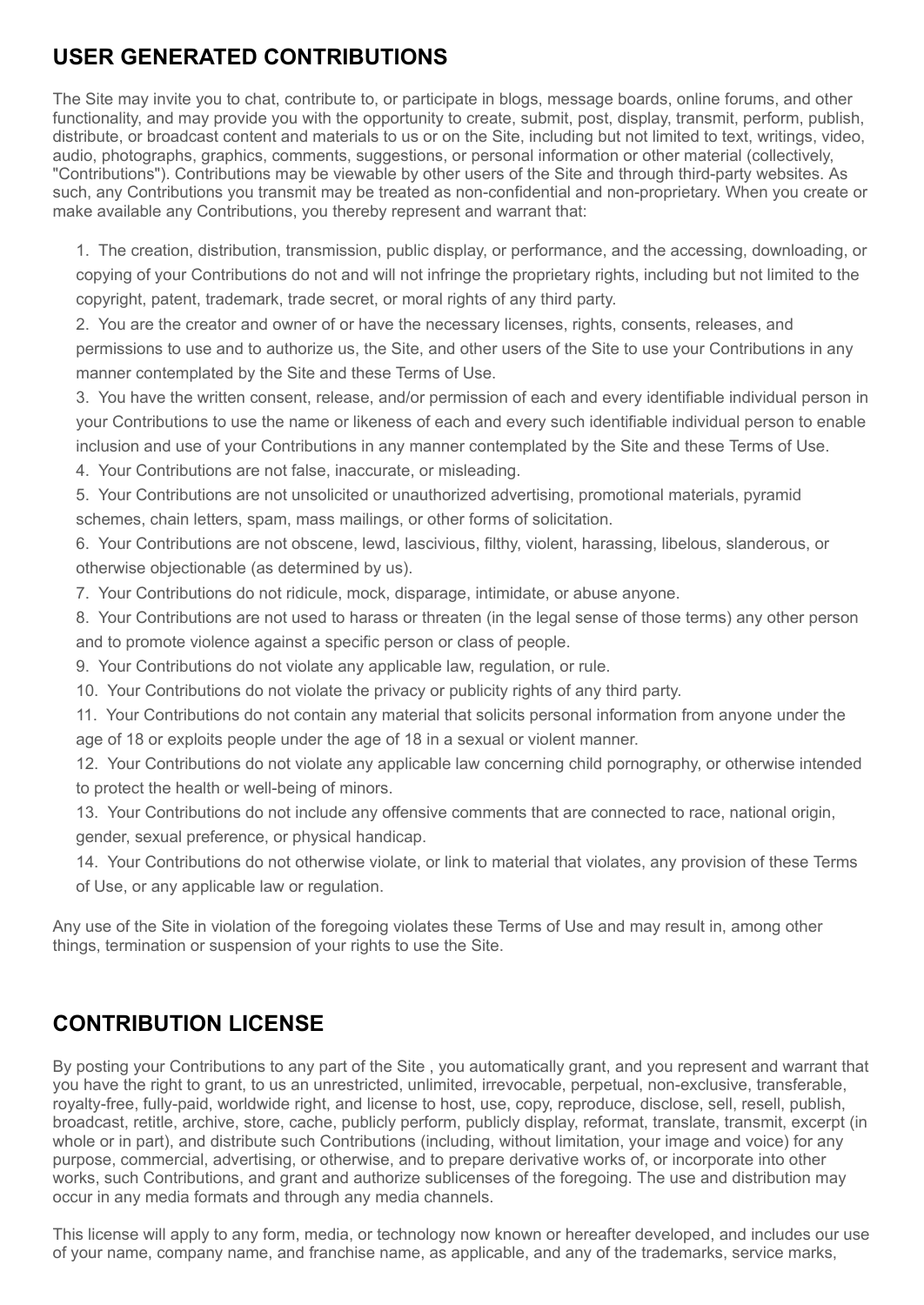trade names, logos, and personal and commercial images you provide. You waive all moral rights in your Contributions, and you warrant that moral rights have not otherwise been asserted in your Contributions.

We do not assert any ownership over your Contributions. You retain full ownership of all of your Contributions and any intellectual property rights or other proprietary rights associated with your Contributions. We are not liable for any statements or representations in your Contributions provided by you in any area on the Site. You are solely responsible for your Contributions to the Site and you expressly agree to exonerate us from any and all responsibility and to refrain from any legal action against us regarding your Contributions.

We have the right, in our sole and absolute discretion, (1) to edit, redact, or otherwise change any Contributions; (2) to re-categorize any Contributions to place them in more appropriate locations on the Site; and (3) to prescreen or delete any Contributions at any time and for any reason, without notice. We have no obligation to monitor your Contributions.

## **MOBILE APPLICATION LICENSE**

#### **Use License**

If you access the Site via a mobile application, then we grant you a revocable, non-exclusive, non-transferable, limited right to install and use the mobile application on wireless electronic devices owned or controlled by you, and to access and use the mobile application on such devices strictly in accordance with the terms and conditions of this mobile application license contained in these Terms of Use. You shall not: (1) decompile, reverse engineer, disassemble, attempt to derive the source code of, or decrypt the application; (2) make any modification, adaptation, improvement, enhancement, translation, or derivative work from the application; (3) violate any applicable laws, rules, or regulations in connection with your access or use of the application; (4) remove, alter, or obscure any proprietary notice (including any notice of copyright or trademark) posted by us or the licensors of the application; (5) use the application for any revenue generating endeavor, commercial enterprise, or other purpose for which it is not designed or intended; (6) make the application available over a network or other environment permitting access or use by multiple devices or users at the same time; (7) use the application for creating a product, service, or software that is, directly or indirectly, competitive with or in any way a substitute for the application; (8) use the application to send automated queries to any website or to send any unsolicited commercial e-mail; or (9) use any proprietary information or any of our interfaces or our other intellectual property in the design, development, manufacture, licensing, or distribution of any applications, accessories, or devices for use with the application.

#### **Apple and Android Devices**

The following terms apply when you use a mobile application obtained from either the Apple Store or Google Play (each an "App Distributor") to access the Site: (1) the license granted to you for our mobile application is limited to a non-transferable license to use the application on a device that utilizes the Apple iOS or Android operating systems, as applicable, and in accordance with the usage rules set forth in the applicable App Distributor's terms of service; (2) we are responsible for providing any maintenance and support services with respect to the mobile application as specified in the terms and conditions of this mobile application license contained in these Terms of Use or as otherwise required under applicable law, and you acknowledge that each App Distributor has no obligation whatsoever to furnish any maintenance and support services with respect to the mobile application; (3) in the event of any failure of the mobile application to conform to any applicable warranty, you may notify the applicable App Distributor, and the App Distributor, in accordance with its terms and policies, may refund the purchase price, if any, paid for the mobile application, and to the maximum extent permitted by applicable law, the App Distributor will have no other warranty obligation whatsoever with respect to the mobile application; (4) you represent and warrant that (i) you are not located in a country that is subject to a U.S. government embargo, or that has been designated by the U.S. government as a "terrorist supporting" country and (ii) you are not listed on any U.S. government list of prohibited or restricted parties; (5) you must comply with applicable third-party terms of agreement when using the mobile application, e.g., if you have a VoIP application, then you must not be in violation of their wireless data service agreement when using the mobile application; and (6) you acknowledge and agree that the App Distributors are third-party beneficiaries of the terms and conditions in this mobile application license contained in these Terms of Use, and that each App Distributor will have the right (and will be deemed to have accepted the right) to enforce the terms and conditions in this mobile application license contained in these Terms of Use against you as a third-party beneficiary thereof.

#### **SUBMISSIONS**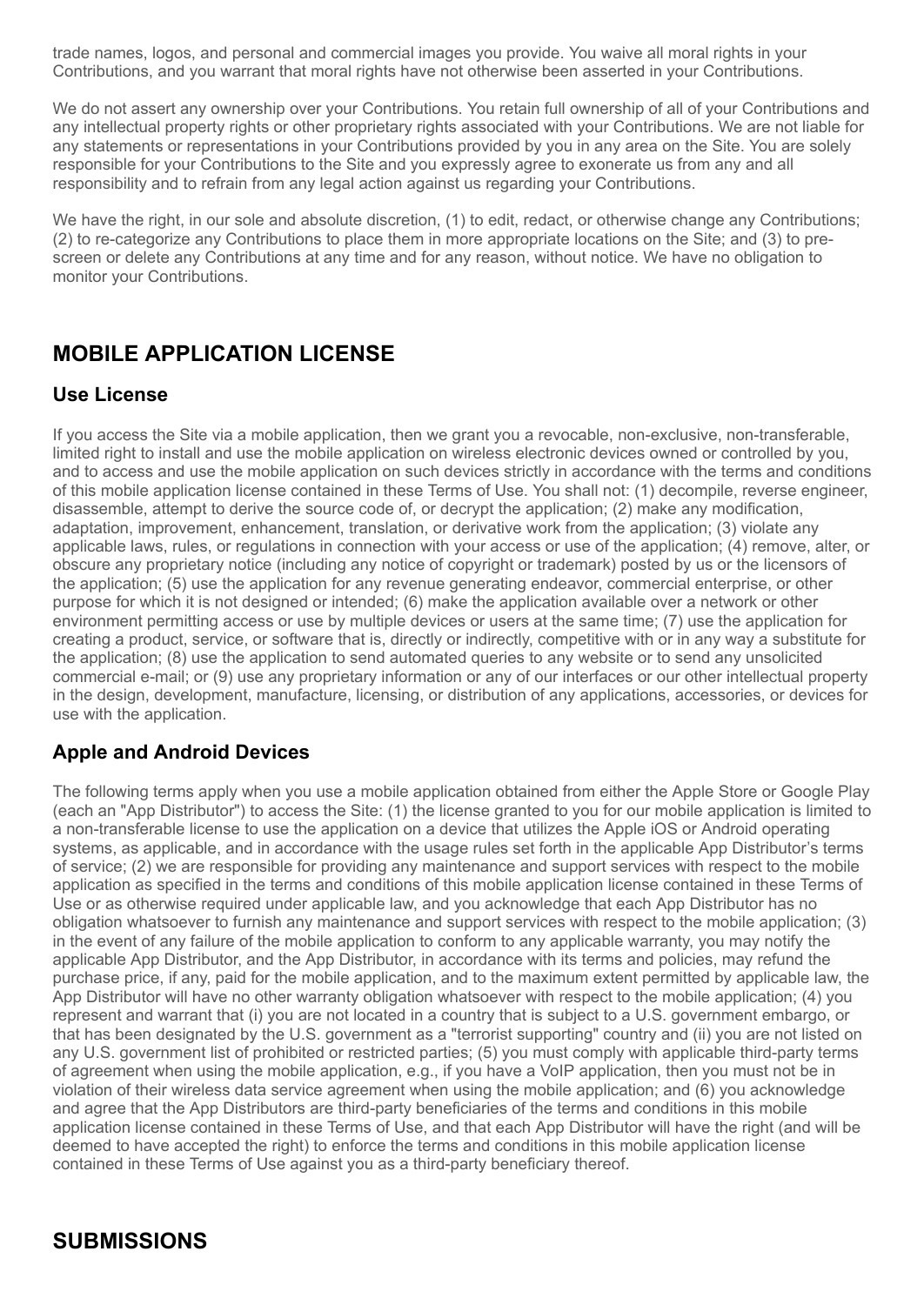You acknowledge and agree that any questions, comments, suggestions, ideas, feedback, or other information regarding the Site ("Submissions") provided by you to us are non-confidential and shall become our sole property. We shall own exclusive rights, including all intellectual property rights, and shall be entitled to the unrestricted use and dissemination of these Submissions for any lawful purpose, commercial or otherwise, without acknowledgment or compensation to you. You hereby waive all moral rights to any such Submissions, and you hereby warrant that any such Submissions are original with you or that you have the right to submit such Submissions. You agree there shall be no recourse against us for any alleged or actual infringement or misappropriation of any proprietary right in your Submissions.

### **SITE MANAGEMENT**

We reserve the right, but not the obligation, to: (1) monitor the Site for violations of these Terms of Use; (2) take appropriate legal action against anyone who, in our sole discretion, violates the law or these Terms of Use, including without limitation, reporting such user to law enforcement authorities; (3) in our sole discretion and without limitation, refuse, restrict access to, limit the availability of, or disable (to the extent technologically feasible) any of your Contributions or any portion thereof; (4) in our sole discretion and without limitation, notice, or liability, to remove from the Site or otherwise disable all files and content that are excessive in size or are in any way burdensome to our systems; and (5) otherwise manage the Site in a manner designed to protect our rights and property and to facilitate the proper functioning of the Site.

## **PRIVACY POLICY**

We care about data privacy and security. By using the Site, you agree to be bound by our Privacy Policy posted on the Site, which is incorporated into these Terms of Use. Please be advised the Site is hosted in Malaysia . If you access the Site from any other region of the world with laws or other requirements governing personal data collection, use, or disclosure that differ from applicable laws in Malaysia , then through your continued use of the Site, you are transferring your data to Malaysia , and you agree to have your data transferred to and processed in Malaysia .

#### **TERM AND TERMINATION**

These Terms of Use shall remain in full force and effect while you use the Site. WITHOUT LIMITING ANY OTHER PROVISION OF THESE TERMS OF USE, WE RESERVE THE RIGHT TO, IN OUR SOLE DISCRETION AND WITHOUT NOTICE OR LIABILITY, DENY ACCESS TO AND USE OF THE SITE (INCLUDING BLOCKING CERTAIN IP ADDRESSES), TO ANY PERSON FOR ANY REASON OR FOR NO REASON, INCLUDING WITHOUT LIMITATION FOR BREACH OF ANY REPRESENTATION, WARRANTY, OR COVENANT CONTAINED IN THESE TERMS OF USE OR OF ANY APPLICABLE LAW OR REGULATION. WE MAY TERMINATE YOUR USE OR PARTICIPATION IN THE SITE OR DELETE ANY CONTENT OR INFORMATION THAT YOU POSTED AT ANY TIME, WITHOUT WARNING, IN OUR SOLE DISCRETION.

If we terminate or suspend your account for any reason, you are prohibited from registering and creating a new account under your name, a fake or borrowed name, or the name of any third party, even if you may be acting on behalf of the third party. In addition to terminating or suspending your account, we reserve the right to take appropriate legal action, including without limitation pursuing civil, criminal, and injunctive redress.

## **MODIFICATIONS AND INTERRUPTIONS**

We reserve the right to change, modify, or remove the contents of the Site at any time or for any reason at our sole discretion without notice. However, we have no obligation to update any information on our Site. We also reserve the right to modify or discontinue all or part of the Site without notice at any time. We will not be liable to you or any third party for any modification, price change, suspension, or discontinuance of the Site.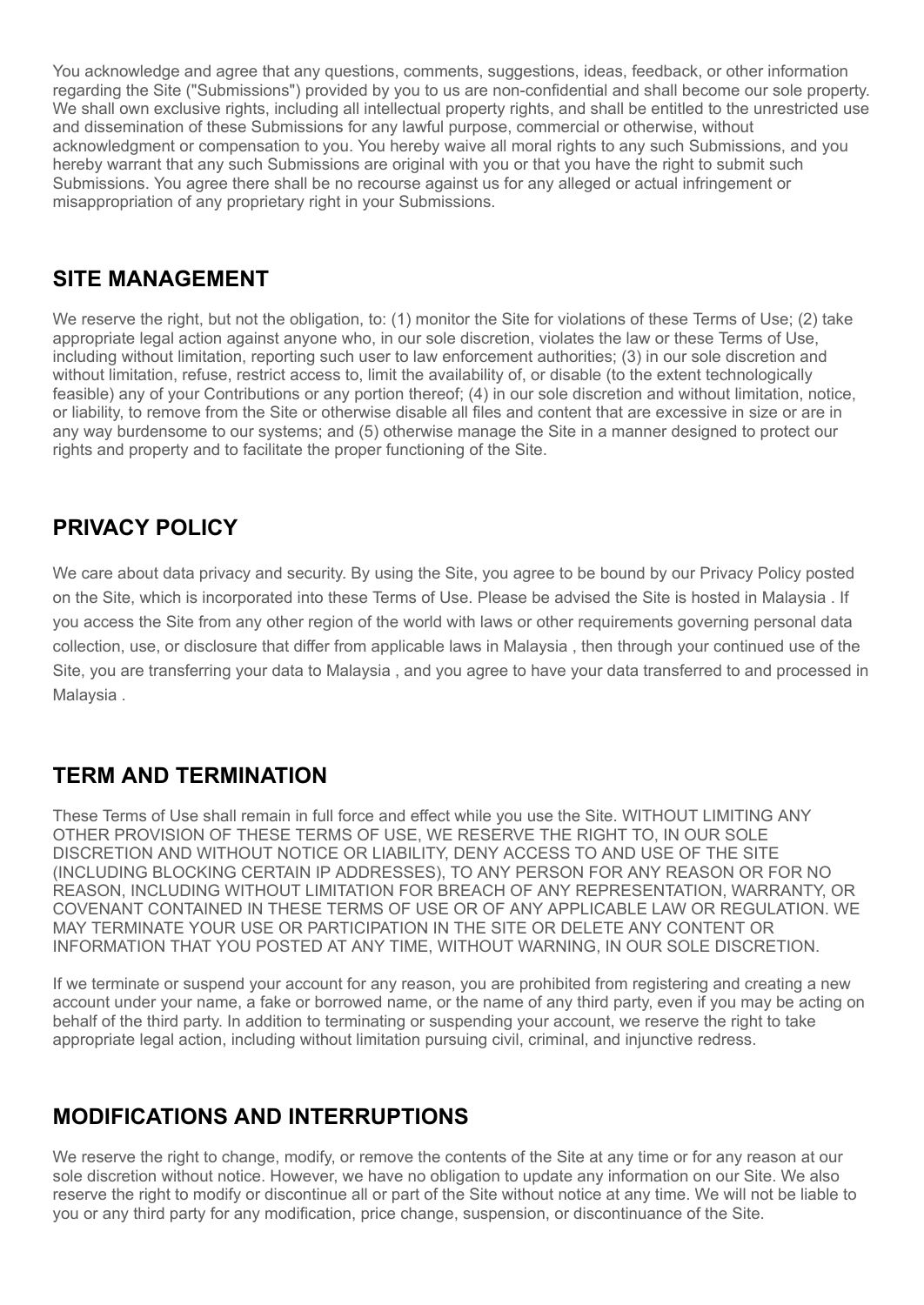We cannot guarantee the Site will be available at all times. We may experience hardware, software, or other problems or need to perform maintenance related to the Site, resulting in interruptions, delays, or errors. We reserve the right to change, revise, update, suspend, discontinue, or otherwise modify the Site at any time or for any reason without notice to you. You agree that we have no liability whatsoever for any loss, damage, or inconvenience caused by your inability to access or use the Site during any downtime or discontinuance of the Site. Nothing in these Terms of Use will be construed to obligate us to maintain and support the Site or to supply any corrections, updates, or releases in connection therewith.

## **GOVERNING LAW**

These Terms shall be governed by and defined following the laws of Malaysia . MOVE X HEALTH FITNESS LIFESTYLE CENTER and yourself irrevocably consent that the courts of Malaysia shall have exclusive jurisdiction to resolve any dispute which may arise in connection with these terms.

# **DISPUTE RESOLUTION**

#### **Informal Negotiations**

To expedite resolution and control the cost of any dispute, controversy, or claim related to these Terms of Use (each a "Dispute" and collectively, the "Disputes") brought by either you or us (individually, a "Party" and collectively, the "Parties"), the Parties agree to first attempt to negotiate any Dispute (except those Disputes expressly provided below) informally for at least thirty (30) days before initiating arbitration. Such informal negotiations commence upon written notice from one Party to the other Party.

#### **Binding Arbitration**

Any dispute arising out of or in connection with this contract, including any question regarding its existence, validity, or termination, shall be referred to and finally resolved by the International Commercial Arbitration Court under the European Arbitration Chamber (Belgium, Brussels, Avenue Louise, 146) according to the Rules of this ICAC, which, as a result of referring to it, is considered as the part of this clause. The number of arbitrators shall be one (1). The seat, or legal place, of arbitration shall be Kuala Lumpur, Malaysia . The language of the proceedings shall be English. The governing law of the contract shall be the substantive law of Malaysia .

#### **Restrictions**

The Parties agree that any arbitration shall be limited to the Dispute between the Parties individually. To the full extent permitted by law, (a) no arbitration shall be joined with any other proceeding; (b) there is no right or authority for any Dispute to be arbitrated on a class-action basis or to utilize class action procedures; and (c) there is no right or authority for any Dispute to be brought in a purported representative capacity on behalf of the general public or any other persons.

#### **Exceptions to Informal Negotiations and Arbitration**

The Parties agree that the following Disputes are not subject to the above provisions concerning informal negotiations and binding arbitration: (a) any Disputes seeking to enforce or protect, or concerning the validity of, any of the intellectual property rights of a Party; (b) any Dispute related to, or arising from, allegations of theft, piracy, invasion of privacy, or unauthorized use; and (c) any claim for injunctive relief. If this provision is found to be illegal or unenforceable, then neither Party will elect to arbitrate any Dispute falling within that portion of this provision found to be illegal or unenforceable and such Dispute shall be decided by a court of competent jurisdiction within the courts listed for jurisdiction above, and the Parties agree to submit to the personal jurisdiction of that court.

# **CORRECTIONS**

There may be information on the Site that contains typographical errors, inaccuracies, or omissions, including descriptions, pricing, availability, and various other information. We reserve the right to correct any errors,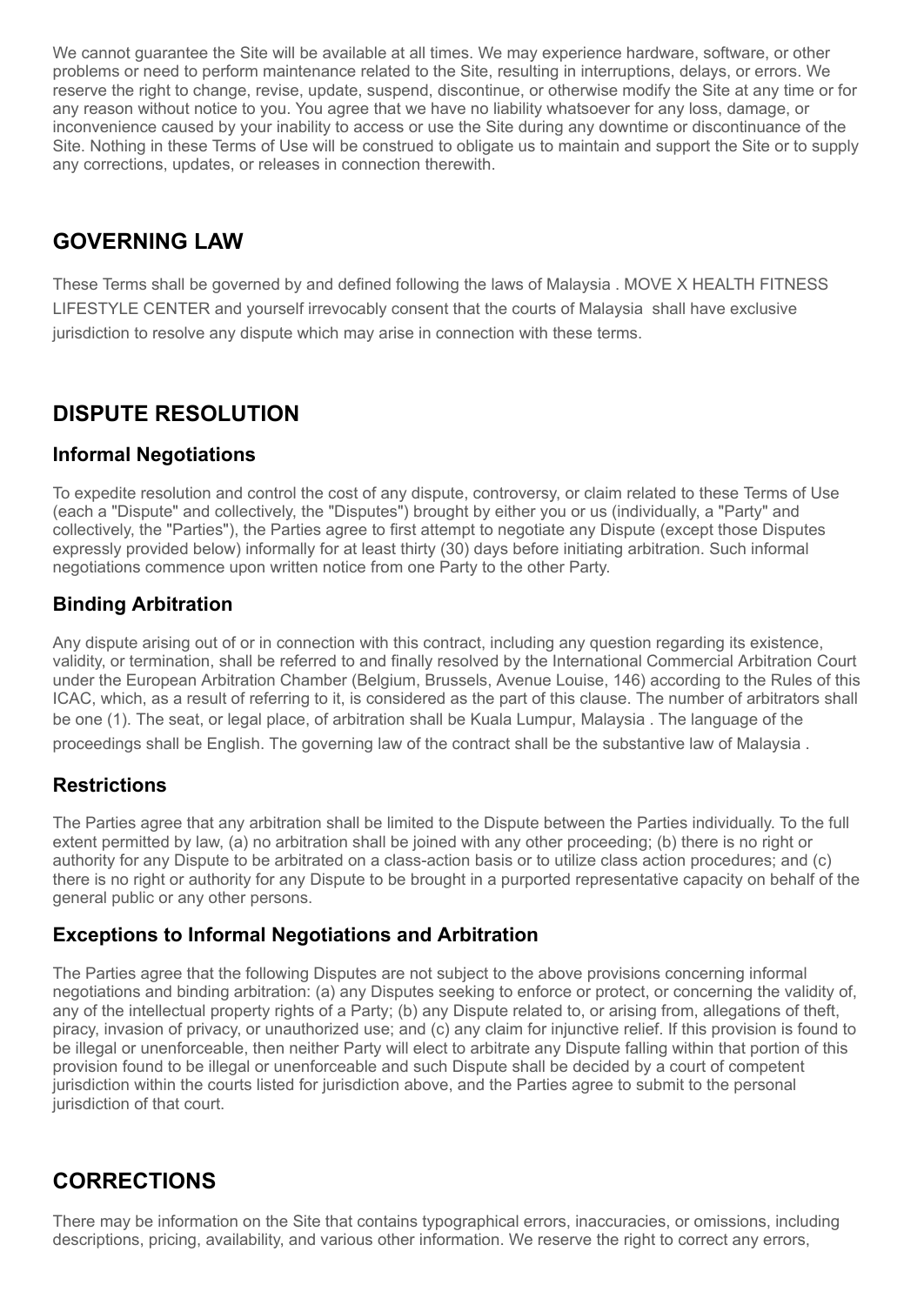inaccuracies, or omissions and to change or update the information on the Site at any time, without prior notice.

# **DISCLAIMER**

THE SITE IS PROVIDED ON AN AS-IS AND AS-AVAILABLE BASIS. YOU AGREE THAT YOUR USE OF THE SITE AND OUR SERVICES WILL BE AT YOUR SOLE RISK. TO THE FULLEST EXTENT PERMITTED BY LAW, WE DISCLAIM ALL WARRANTIES, EXPRESS OR IMPLIED, IN CONNECTION WITH THE SITE AND YOUR USE THEREOF, INCLUDING, WITHOUT LIMITATION, THE IMPLIED WARRANTIES OF MERCHANTABILITY, FITNESS FOR A PARTICULAR PURPOSE, AND NON-INFRINGEMENT. WE MAKE NO WARRANTIES OR REPRESENTATIONS ABOUT THE ACCURACY OR COMPLETENESS OF THE SITE'S CONTENT OR THE CONTENT OF ANY WEBSITES LINKED TO THE SITE AND WE WILL ASSUME NO LIABILITY OR RESPONSIBILITY FOR ANY (1) ERRORS, MISTAKES, OR INACCURACIES OF CONTENT AND MATERIALS, (2) PERSONAL INJURY OR PROPERTY DAMAGE, OF ANY NATURE WHATSOEVER, RESULTING FROM YOUR ACCESS TO AND USE OF THE SITE, (3) ANY UNAUTHORIZED ACCESS TO OR USE OF OUR SECURE SERVERS AND/OR ANY AND ALL PERSONAL INFORMATION AND/OR FINANCIAL INFORMATION STORED THEREIN, (4) ANY INTERRUPTION OR CESSATION OF TRANSMISSION TO OR FROM THE SITE, (5) ANY BUGS, VIRUSES, TROJAN HORSES, OR THE LIKE WHICH MAY BE TRANSMITTED TO OR THROUGH THE SITE BY ANY THIRD PARTY, AND/OR (6) ANY ERRORS OR OMISSIONS IN ANY CONTENT AND MATERIALS OR FOR ANY LOSS OR DAMAGE OF ANY KIND INCURRED AS A RESULT OF THE USE OF ANY CONTENT POSTED, TRANSMITTED, OR OTHERWISE MADE AVAILABLE VIA THE SITE. WE DO NOT WARRANT, ENDORSE, GUARANTEE, OR ASSUME RESPONSIBILITY FOR ANY PRODUCT OR SERVICE ADVERTISED OR OFFERED BY A THIRD PARTY THROUGH THE SITE, ANY HYPERLINKED WEBSITE, OR ANY WEBSITE OR MOBILE APPLICATION FEATURED IN ANY BANNER OR OTHER ADVERTISING, AND WE WILL NOT BE A PARTY TO OR IN ANY WAY BE RESPONSIBLE FOR MONITORING ANY TRANSACTION BETWEEN YOU AND ANY THIRD-PARTY PROVIDERS OF PRODUCTS OR SERVICES. AS WITH THE PURCHASE OF A PRODUCT OR SERVICE THROUGH ANY MEDIUM OR IN ANY ENVIRONMENT, YOU SHOULD USE YOUR BEST JUDGMENT AND EXERCISE CAUTION WHERE APPROPRIATE.

# **LIMITATIONS OF LIABILITY**

IN NO EVENT WILL WE OR OUR DIRECTORS, EMPLOYEES, OR AGENTS BE LIABLE TO YOU OR ANY THIRD PARTY FOR ANY DIRECT, INDIRECT, CONSEQUENTIAL, EXEMPLARY, INCIDENTAL, SPECIAL, OR PUNITIVE DAMAGES, INCLUDING LOST PROFIT, LOST REVENUE, LOSS OF DATA, OR OTHER DAMAGES ARISING FROM YOUR USE OF THE SITE, EVEN IF WE HAVE BEEN ADVISED OF THE POSSIBILITY OF SUCH DAMAGES. NOTWITHSTANDING ANYTHING TO THE CONTRARY CONTAINED HEREIN, OUR LIABILITY TO YOU FOR ANY CAUSE WHATSOEVER AND REGARDLESS OF THE FORM OF THE ACTION, WILL AT ALL TIMES BE LIMITED TO THE AMOUNT PAID, IF ANY, BY YOU TO US DURING THE SIX (6) MONTH PERIOD PRIOR TO ANY CAUSE OF ACTION ARISING . CERTAIN US STATE LAWS AND INTERNATIONAL LAWS DO NOT ALLOW LIMITATIONS ON IMPLIED WARRANTIES OR THE EXCLUSION OR LIMITATION OF CERTAIN DAMAGES. IF THESE LAWS APPLY TO YOU, SOME OR ALL OF THE ABOVE DISCLAIMERS OR LIMITATIONS MAY NOT APPLY TO YOU, AND YOU MAY HAVE ADDITIONAL RIGHTS.

## **INDEMNIFICATION**

You agree to defend, indemnify, and hold us harmless, including our subsidiaries, affiliates, and all of our respective officers, agents, partners, and employees, from and against any loss, damage, liability, claim, or demand, including reasonable attorneys' fees and expenses, made by any third party due to or arising out of: (1) your Contributions; (2) use of the Site; (3) breach of these Terms of Use; (4) any breach of your representations and warranties set forth in these Terms of Use; (5) your violation of the rights of a third party, including but not limited to intellectual property rights; or (6) any overt harmful act toward any other user of the Site with whom you connected via the Site. Notwithstanding the foregoing, we reserve the right, at your expense, to assume the exclusive defense and control of any matter for which you are required to indemnify us, and you agree to cooperate, at your expense, with our defense of such claims. We will use reasonable efforts to notify you of any such claim, action, or proceeding which is subject to this indemnification upon becoming aware of it.